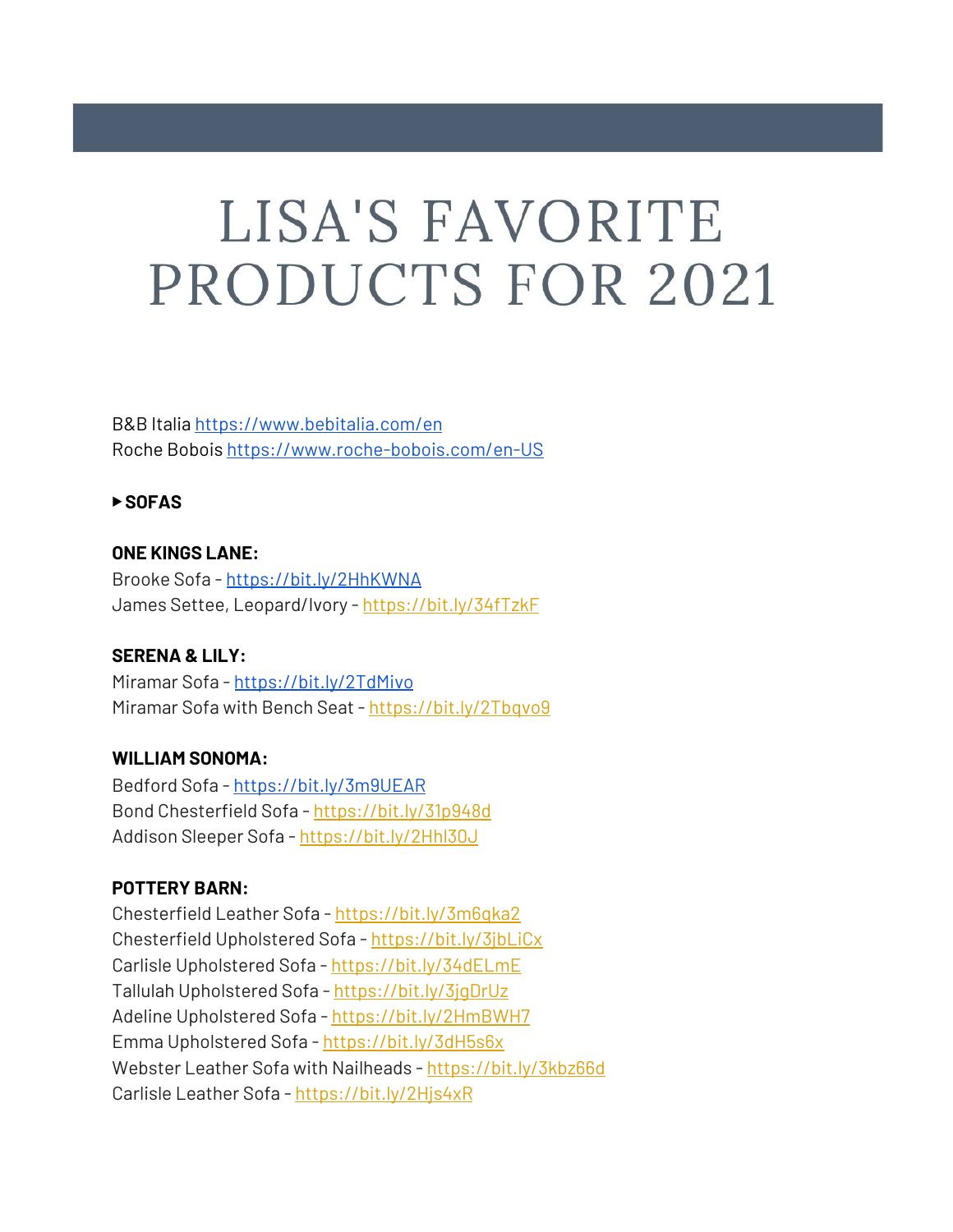## ▶ **CHAIRS**

#### **ONE KINGS LANE:**

Germaine Chair, Café Polka Dot Sunbrella - <https://bit.ly/3dPTYxt> Dempsey Wingback Chair - <https://bit.ly/37mOXeE>

## **SERENA & LILY:**

Canyon Chair with Nailheads - <https://bit.ly/3oa4KmX> Beckett Chair - <https://bit.ly/35kyMfh> Elm Swivel Chair - <https://bit.ly/3kfN6Mp> Avignon Chair - <https://bit.ly/2FLPD1R> Thompson Wing Chair with Nailheads - <https://bit.ly/37knJW2> Eaton Chair - <https://bit.ly/3je6BUg> Sussex Wing Back Chair - <https://bit.ly/2TdJXRo> Bruno Chair - <https://bit.ly/31rmOz9> Piccadilly Chair - <https://bit.ly/34fUtOk>

## **WILLIAM SONOMA:**

Bedford Chair - <https://bit.ly/31phJrf> Chelsea Wing Chair - <https://bit.ly/37oMoIZ> Regency Occasional Chair - <https://bit.ly/2TcHp5W> Spindle Chair - https://bit.ly/3jqBQxU Fairfax Large Ottoman - <https://bit.ly/31Huw8L>

# **POTTERY BARN:**

Carlisle Leather Armchair - <https://bit.ly/35fgewN> Irving Leather Armchair - <https://bit.ly/3ki4XSG> Haylen Upholstered Armchair - https://bit.ly/3dKPXdl Cardiff Tufted Armchair [-](https://bit.ly/3kfgwtS) <https://bit.ly/3kfgwtS> Irving Leather Armchair - <https://bit.ly/3ki4XSG> Roscoe Tufted Armchair - <https://bit.ly/2HgIeI9> Carlisle Chaise Lounge [-](https://bit.ly/2HnUsyA) <https://bit.ly/2HnUsyA> Champlain Wingback Armchair - <https://bit.ly/2FLsVGZ> Thatcher Leather Wingback Chair - <https://bit.ly/3khfH3S> Chesterfield Leather Armchair - <https://bit.ly/2TbX5q2> Thatcher Wingback Chair - <https://bit.ly/3dJQ3SN> Salton Leather Recliner [-](https://bit.ly/3jdTDFN) <https://bit.ly/3jdTDFN>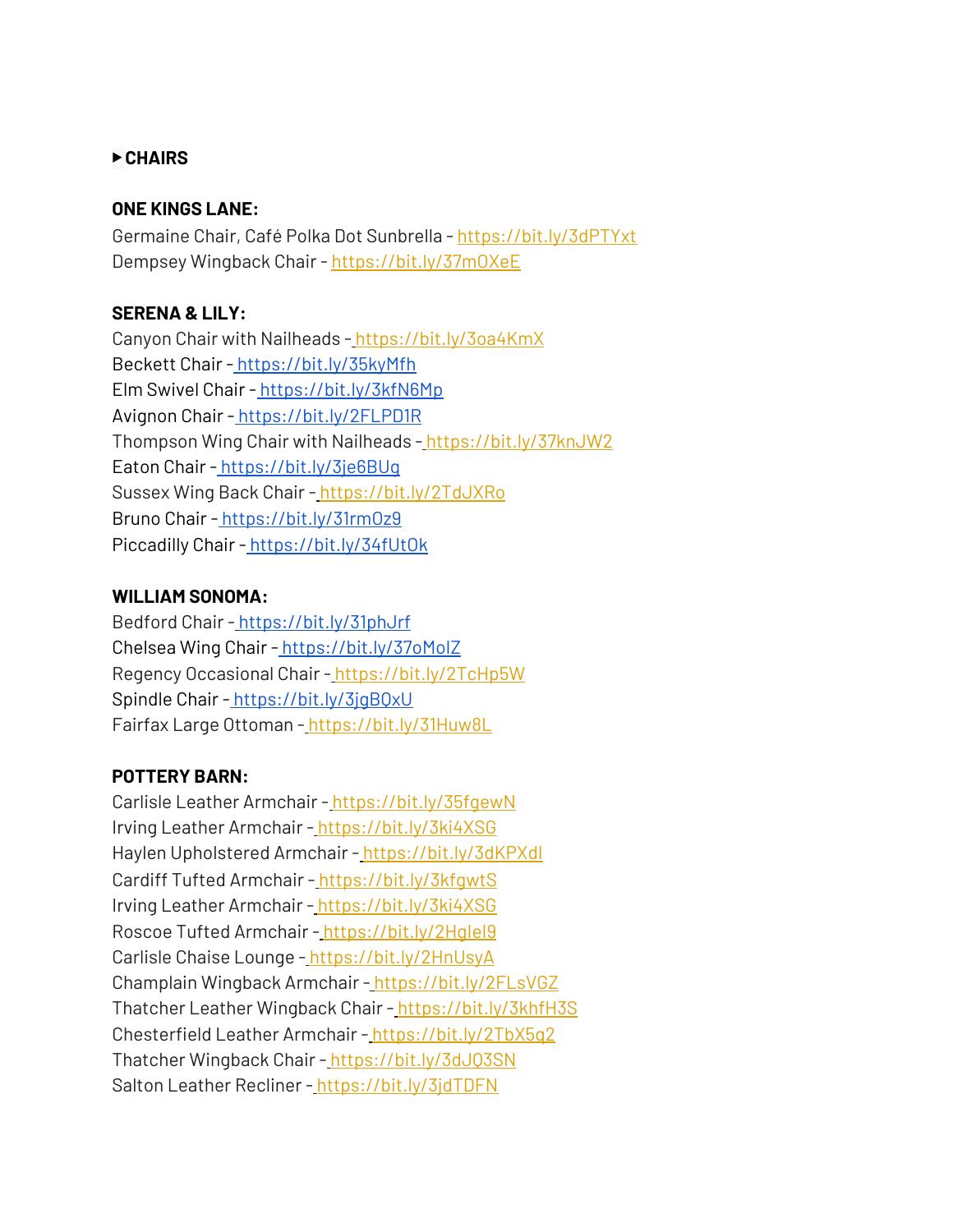Brixton Leather Recliner - <https://bit.ly/2Hjk8wy> Tyler Leather Armchair - <https://bit.ly/3khR3QF> Adeline Upholstered Armchair - <https://bit.ly/2Haw4kB> Pearce Armchair - <https://bit.ly/37u8wl5> Colton Leather Armchair - <https://bit.ly/35mEqNQ> Edward Upholstered Armchair - <https://bit.ly/3mcuFJ5>

# **WAYFAIR:**

Neoclassical Barrel Chair - <https://bit.ly/35oAV9C> Savonarola Armchair (Set of 2) - <https://bit.ly/3o9irml> Sabine Wingback Chair - <https://bit.ly/3ocmkGR> Lorinda Wingback Chair - <https://bit.ly/3oalWst> Alto Armchair - <https://bit.ly/2Hk2FUY> Colonnade Armchair - <https://bit.ly/2HeVaie>

## ▶ **DINING TABLES**

## **ONE KINGS LANE:**

Anglo-Indian Dining Table - <https://bit.ly/35qZuTE> Late 19th-C. Oak Trestle Table - <https://bit.ly/35zP3NF>

# **WILLIAM SONOMA:**

Double Pedestal Rectangular Dining Table - <https://bit.ly/37yJBND> La Coupole Rectangular Iron Bistro Table with Glass Top [-](https://bit.ly/31KFrhZ) <https://bit.ly/31KFrhZ> La Coupole Round Iron Bistro Table with Marble Top [-](https://bit.ly/3m7XUMX) <https://bit.ly/3m7XUMX>

# **POTTERY BARN:**

Banks Extending Dining Table [-](https://bit.ly/37snM1T) <https://bit.ly/37snM1T> Lorraine Extending Dining Table - <https://bit.ly/31tDOVM> Lorraine Round Pedestal Dining Table - <https://bit.ly/37tBWQk> Chapman Oval Marble Pedestal Dining Table - <https://bit.ly/3m8XTZk> Christie Round Marble Pedestal Dining Table - <https://bit.ly/35dxKBu> Nolan Round Pedestal Dining Table - <https://bit.ly/37s3QMJ>

## **WAYFAIR:**

Entrekin Dining Table - https://bit.ly/37rjnwa Tekamah Pine Solid Wood Dining Table - https://bit.ly/2HkOcYW Hallows Creek Dining Table - https://bit.ly/31riv6U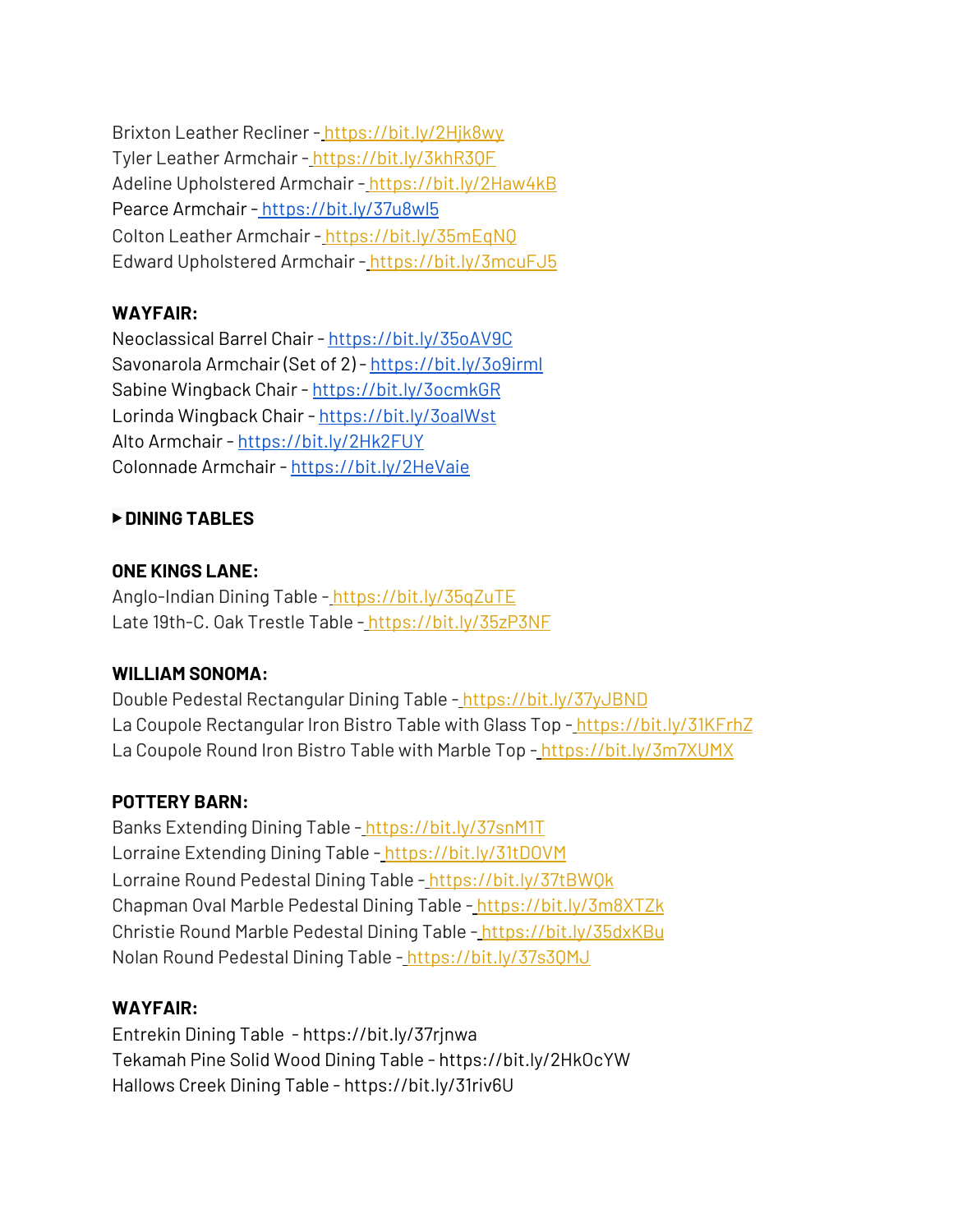## ▶ **DINING CHAIRS / BENCHES / OTTOMANS / CHAISES**

## **ONE KINGS LANE:**

Darcy Armchair, Indigo Crypton [-](https://bit.ly/35oz44C) <https://bit.ly/35oz44C> Barton Side Chair, Ivory/Chambray Linen - https://bit.ly/35r8ulq Alastair Armchair - <https://bit.ly/37subKt> S/2 Nantucket Side Chairs, Oatmeal - <https://bit.ly/31w0i8x>

## **SERENA & LILY:**

S/2 Nantucket Side Chairs, Oatmeal - <https://bit.ly/31w0i8x> Riviera Counter Stool [-](https://bit.ly/2IT8dGs) <https://bit.ly/2IT8dGs> Sunwashed Riviera Dining Chair [-](https://bit.ly/37G4jez) <https://bit.ly/37G4jez> Ross Dining Bench - <https://bit.ly/31u6RZ2>

#### **WILLIAM SONOMA:**

Regency Side Chair - <https://bit.ly/3mdwy83> Madeleine Side Chair - https://bit.ly/35o00Vi Chippendale Bistro Side Chair - <https://bit.ly/31vmDTv> Charleston Bench - <https://bit.ly/3m8JTP3>

## **POTTERY BARN:**

Calais Upholstered Dining Chair - <https://bit.ly/35jPYl9> Ashton Upholstered Dining Chair - <https://bit.ly/2HmaWHR> Mabry Dining Chair - https://bit.ly/2IN5Gxi PB Comfort Roll Dining Chair & Armchair [-](https://bit.ly/3m89KGT) <https://bit.ly/3m89KGT> Calais Leather Dining Chair [-](https://bit.ly/2HcQzx2) <https://bit.ly/2HcQzx2> Lorraine Tufted Chair - https://bit.ly/31vk8Rq Marie Dining Bench - <https://bit.ly/35fsDks> Normandy Dining Bench [-](https://bit.ly/35nhApd) <https://bit.ly/35nhApd> Hayworth Upholstered Modular Banquette [-](https://bit.ly/35kjcQD) <https://bit.ly/35kjcQD> Parkmore Reclaimed Wood Dining Bench [-](https://bit.ly/35iFeDn) <https://bit.ly/35iFeDn> Norris Entryway Bench [-](https://bit.ly/2IVY0sZ) <https://bit.ly/2IVY0sZ> Banks Dining Bench - <https://bit.ly/3od25Jk> Martin Tufted Leather Ottoman [-](https://bit.ly/2HmeA4v) <https://bit.ly/2HmeA4v> Martin Tufted Ottoman - <https://bit.ly/35A5nxV> Lorraine Tufted Queen Bench [-](https://bit.ly/2IKjWqC) <https://bit.ly/2IKjWqC> Raleigh Tufted Queen Bench - <https://bit.ly/37rZBRf>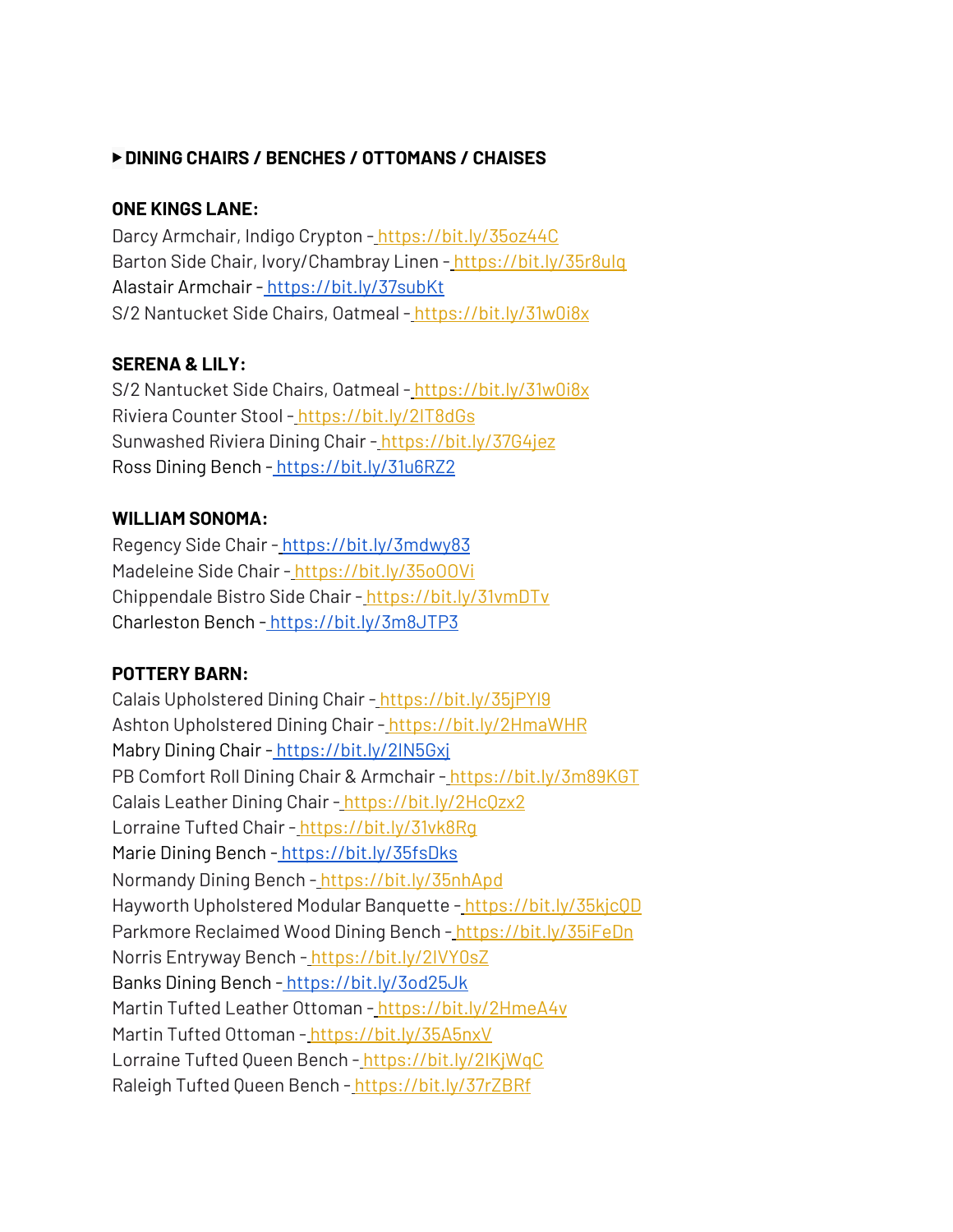Thatcher Leather Settee [-](https://bit.ly/31vsEj3) <https://bit.ly/31vsEj3> Clara Upholstered Loveseat - <https://bit.ly/3od4gN0> Cardiff Upholstered Settee - <https://bit.ly/3ogusWO> Blandy Bench [-](https://bit.ly/3m72cUS) <https://bit.ly/3m72cUS>

## **WAYFAIR:**

Jet Set King Louis Side Chair - <https://bit.ly/2HonMFJ> Clarendon King Louis Back Arm Chair - <https://bit.ly/37tRvre>

#### ▶ **CONSOLE TABLES**

#### **ONE KINGS LANE:**

Camille Demilune Console - <https://bit.ly/3ofOlNJ> Barella 60" Console, Mahogany - <https://bit.ly/3mcqZXQ>

#### **WILLIAM SONOMA:**

Lacourte Console [-](https://bit.ly/3jiCV8k) <https://bit.ly/3jiCV8k>

#### **WAYFAIR:**

Vicente Vintage French Dining Chair - <https://bit.ly/37vgNVV> Tidworth French Oval Side Chair [-](https://bit.ly/3o8KMJr) <https://bit.ly/3o8KMJr> Jason Vintage French Dining Chair (Set of 2) - <https://bit.ly/2FOFCRn> Beaumont 60" Console Table [-](https://bit.ly/34gpqlq) <https://bit.ly/34gpqlq> Fountainbleau 72" Console Table - <https://bit.ly/31ugNC0>

## ▶ **COFFEE & OCCASIONAL TABLES**

## **WAYFAIR:**

Shameka Solid Wood Coffee Table - <https://bit.ly/34j2K47> Raheem Coffee Table with Storage - <https://bit.ly/37vn1Fn> Galesbury End Table - <https://bit.ly/37vllf6> Sherita Pedestal End Table - <https://bit.ly/3m7g2GE> Nedra End Table - <https://bit.ly/3mf2WHM> McCaysville End Table - <https://bit.ly/35ni139>

## **POTTERY BARN:**

Stelio 54" Rectangular Coffee Table - <https://bit.ly/34gDmf4> Stelio 24" End Table - <https://bit.ly/3kwmZk8>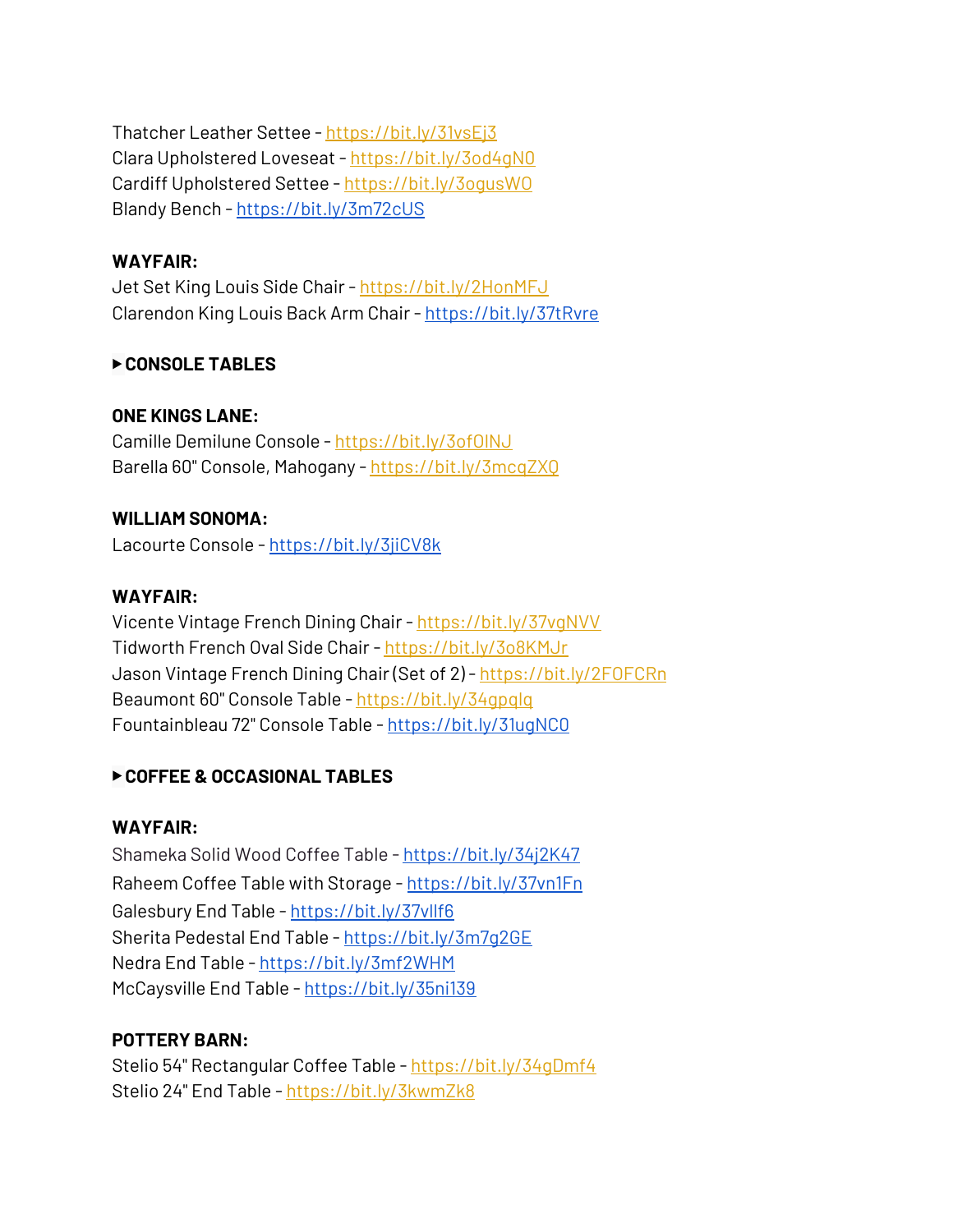Chapman 52" Marble Oval Coffee Table - <https://bit.ly/34hgb4f> Madison 54" Reclaimed Wood Coffee Table - <https://bit.ly/2Hpp8Q6> Lorraine 60" Coffee Table - <https://bit.ly/2FNIMEY> Lorraine 21.5" End Table [-](https://bit.ly/3kwnniA) <https://bit.ly/3kwnniA> Berlin Square Ottoman [-](https://bit.ly/2HmYjw7) <https://bit.ly/2HmYjw7> Hart 40.5" Reclaimed Wood Coffee Table - <https://bit.ly/3kkSZHZ>

## **ONE KINGS LANE:**

Luten Coffee Table, Mahogany [-](https://bit.ly/2TeDOUV) <https://bit.ly/2TeDOUV> Deerfield Round Coffee Table [-](https://bit.ly/3jdoTVC) <https://bit.ly/3jdoTVC> Eden Round Skirted Table, Cream - <https://bit.ly/2HuLmjy> Arrow Side Table, Antiqued Gold - <https://bit.ly/2HpOeys> Silas Side Table, Burnished Gold [-](https://bit.ly/3jlQqUR) <https://bit.ly/3jlQqUR>

## ▶ **SIDEBOARDS / BUFFETS / MEDIA / STORAGE**

## **POTTERY BARN:**

Modular Bar Buffet With Wine Grid - <https://bit.ly/2HoWGhF> Banks 60" Buffet - <https://bit.ly/37xaNfm> Danton Reclaimed Wood Buffet - <https://bit.ly/37uvMiX> Delanson 60" Buffet - <https://bit.ly/2HojE8F> Winigan 60" Buffet - <https://bit.ly/2IVTlal> Antonio Carved Wood Buffet - <https://bit.ly/31xmIpS> Livingston Glass Cabinet - https://bit.ly/2IVTORL Garrett Glass Cabinet - <https://bit.ly/3ofwJBR>

## **WAYFAIR:**

Salinas 5 Drawer Credenza - <https://bit.ly/35mbXYB> Sabra Sideboard - <https://bit.ly/35n61i2> Poston 4 Drawer Credenza - <https://bit.ly/35uFWhc> Thurlow 3 Drawer Birch Wood Buffet - <https://bit.ly/31xnpQ0> Regency 1 Drawer Buffet Table - https://bit.ly/2IVquK2 Damon Metal Etagere Bookcase - <https://bit.ly/35mcMk9>

# **ONE KINGS LANE:**

Silas Étagère, Burnished Gold - <https://bit.ly/2HrXMsV> Silas Étagère, Antiqued White - <https://bit.ly/2IQztVT>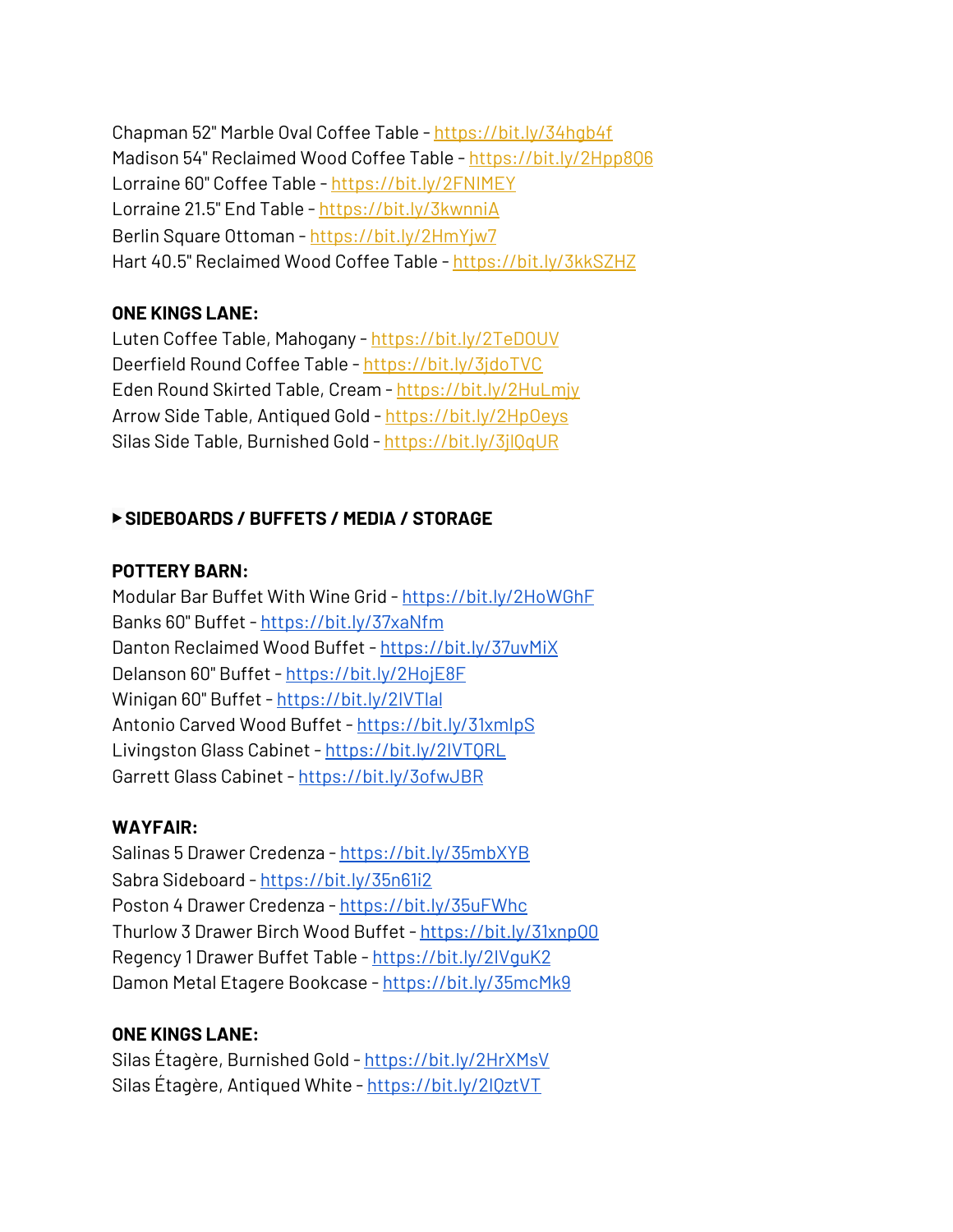## ▶ **LIGHTING**

## **POTTERY BARN:**

Lucca Iron Chandelier [-](https://bit.ly/3mdQJmA) <https://bit.ly/3mdQJmA> Mia Crystal Chandelier - <https://bit.ly/37yeuSm> Flynn Recycled Glass Pendant - <https://bit.ly/35rl8H0> Graham Iron Chandelier - <https://bit.ly/3od2xY9> Jerome Iron Chandelier - <https://bit.ly/2IWYz5J> Armonk 6-Arm Chandelier - <https://bit.ly/37xPWJ0>

## **REJUVENATION:**

Hudson Colonial Bowl Chandelier - <https://bit.ly/35uInjQ> Wildwood Pendant [-](https://bit.ly/35nOrKD) <https://bit.ly/35nOrKD> Hollywood Fitter Led Pendant [-](https://bit.ly/35lggn6) <https://bit.ly/35lggn6> Rose Chain Pendant - <https://bit.ly/35nOGW3> Laurelhurst Domes Pendant - <https://bit.ly/35DxNXR> Laurelhurst Smaller Domes Pendant - <https://bit.ly/35lFlOA>

## **Benjamin Moore Color:**

Swiss Coffee [https://www.benjaminmoore.com/en-us/c...](https://www.youtube.com/redirect?event=video_description&redir_token=QUFFLUhqbG44QVNnWmN3T1MxLWs3bFFIYzQ1blV0dlh4QXxBQ3Jtc0ttRnpGbGZraFFSaW45WFNIaUlPLWtwcU5aLWg1SENaMC01US1tY2JzM25TUG04WVVJN1BzMldFNmpSVHJVV3l5NzlLYTNiVzJiSnJFLWtLS2d2YWh3SkJQU2FOU0JMZ3JyR0NUZVY2WW5wN3dqUjEtWQ&q=https%3A%2F%2Fwww.benjaminmoore.com%2Fen-us%2Fcolor-overview%2Ffind-your-color%2Fcolor%2Foc-45%2Fswiss-coffee%3Fcolor%3DOC-45) Could White [https://www.benjaminmoore.com/en-us/c...](https://www.youtube.com/redirect?event=video_description&redir_token=QUFFLUhqa0owcHpkVHZ2aG81aWNjOXZiNjJQQUx3Y2hzd3xBQ3Jtc0tuRW9CUk1TbmFrU21JazJ2RkhxalZmQmZ2UUpCU3g2a2dyeGx5NkxNNUlIQnF0SEplbzhaTE1yS2hNcktFdUd0M0JWbXE0cVlFVUtBY05MQTJYRklQUW1JOEk4b01YRUVnNzJfakw3YW5Cb2N1QlF4OA&q=https%3A%2F%2Fwww.benjaminmoore.com%2Fen-us%2Fcolor-overview%2Ffind-your-color%2Fcolor%2Foc-130%2Fcloud-white%3Fcolor%3DOC-130%26source%3D%252Fen-us%252Fcolor-overview%252Ffind-your-color%252Fcolor-search) White Dove [https://www.benjaminmoore.com/en-us/c...](https://www.youtube.com/redirect?event=video_description&redir_token=QUFFLUhqbVFURVlEdWI4QzdObEN1VV9tbEdMZUVzMGdMZ3xBQ3Jtc0trTjJ3VWpXa3ZWRFhRSklZTTItdUppNkRkNGdBZm1PUmt3b1NlczdzdFp1eTRIRm1tTVlKSUFfWFhraWNWOUFHOVJreXZmcEFkaGlUR0xPa05HVUFTazZTQUF1N2VhMDZPZkZqMTJEUkxmeXVFNFBjYw&q=https%3A%2F%2Fwww.benjaminmoore.com%2Fen-us%2Fcolor-overview%2Ffind-your-color%2Fcolor%2Foc-17%2Fwhite-dove%3Fcolor%3DOC-17%26source%3D%252Fen-us%252Fcolor-overview%252Ffind-your-color%252Fcolor-search) Color of the Year [https://www.benjaminmoore.com/en-us/color-overview/color-palettes/color-of-the-yea](https://www.benjaminmoore.com/en-us/color-overview/color-palettes/color-of-the-year-2021) [r-2021](https://www.benjaminmoore.com/en-us/color-overview/color-palettes/color-of-the-year-2021) Offerup <https://offerup.com/> Facebook Marketplace <https://www.facebook.com/marketplace> Letgo <https://we.letgo.com/>

## **Rattan:**

Crate and Barrel: Etta Natural Rattan Chair <https://bit.ly/3qXe3qX>

West Elm: Adobe Rattan Planter <https://bit.ly/3cpD1Ls> Rattan Bar Cart <https://bit.ly/3r45KtH> Rattan Pendant <https://bit.ly/2MepprP>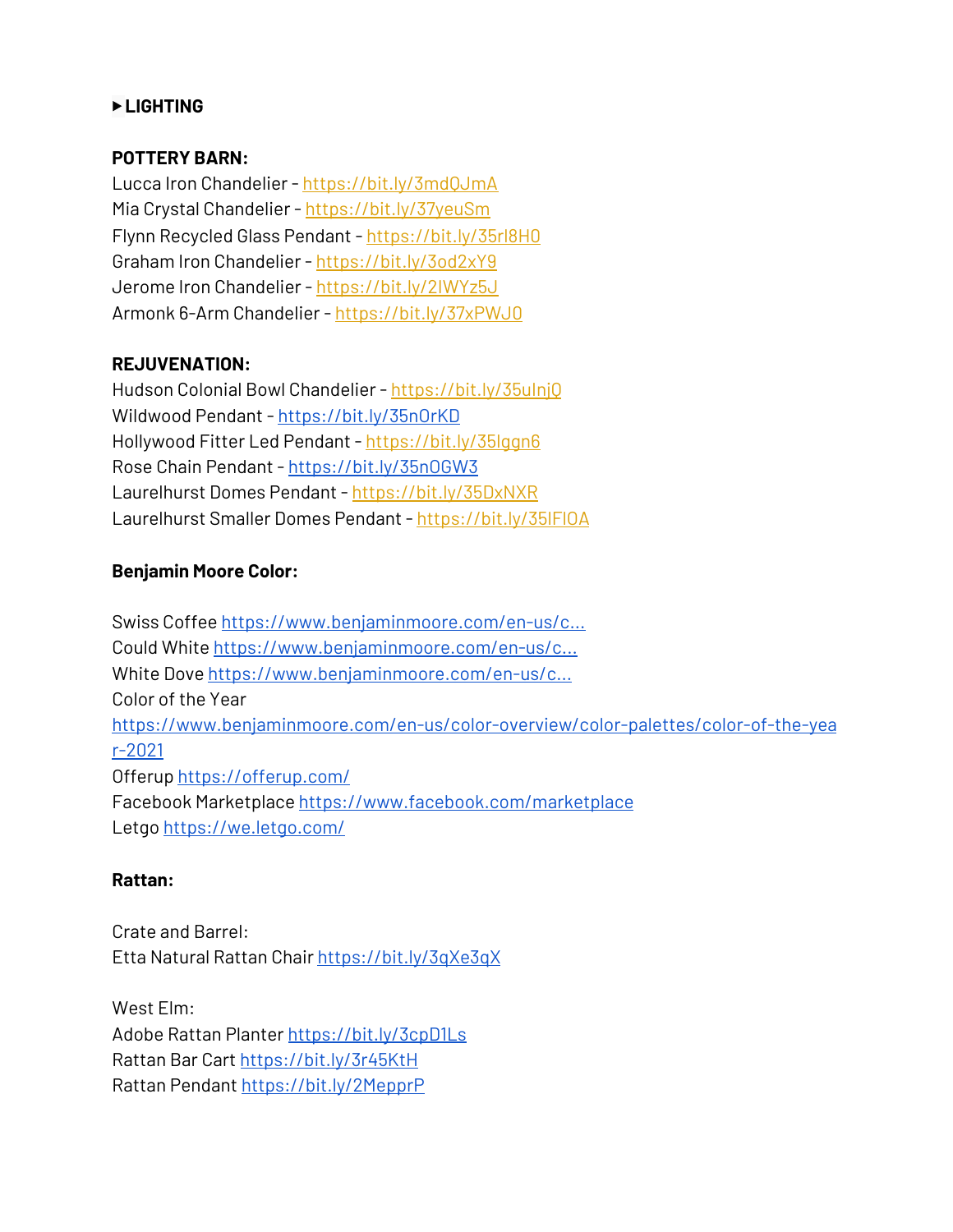Tulum Lounge Chair <https://bit.ly/3qZbxRa>

Serena & Lily: Avalon Bed <https://bit.ly/3co8DS1> Rattan Swivel Chair <https://bit.ly/3t1j9o3> Kent Lantern <https://bit.ly/2MaZ3af> Balboa Side Chair <https://bit.ly/2Nz1xPY> Balboa Armchair <https://bit.ly/3td8WVI>

#### Wayfair:

Silka Rattan Chair <https://bit.ly/3r2bpAr> Amadora Rattan Lounge Chair <https://bit.ly/3otyYA9> Rejuvenation wing back chair <https://bit.ly/3acXL8u> Pottery Barn swivel https://bit.ly/2KkolMp PB dining chair <https://bit.ly/3oSUjUp> PB ladder back chair <https://bit.ly/3gNj2GN> OKL sofa <https://bit.ly/3p4NShl> PB high 4 poster bed <https://bit.ly/382wqmG> Pottery Barn Townsend sofa <https://bit.ly/3cpKPLm>

UK & Europe:

https://www.manufactum.de/ https://www.laredoute.com/ https://www.diiiz.com/en/ https://www.lovethesign.com/eu/listing/furniture https://www.wayfair.co.uk https://www.barkerandstonehouse.co.uk

#### Canada:

https://whitewoodcottage.com/collections/all https://www.antiquefarmhouse.com https://mobilia.ca/en/ https://bensen.com/products/area/

Australia: https://www.curatedspaces.com.au https://www.iconbydesign.com.au https://www.templeandwebster.com.au